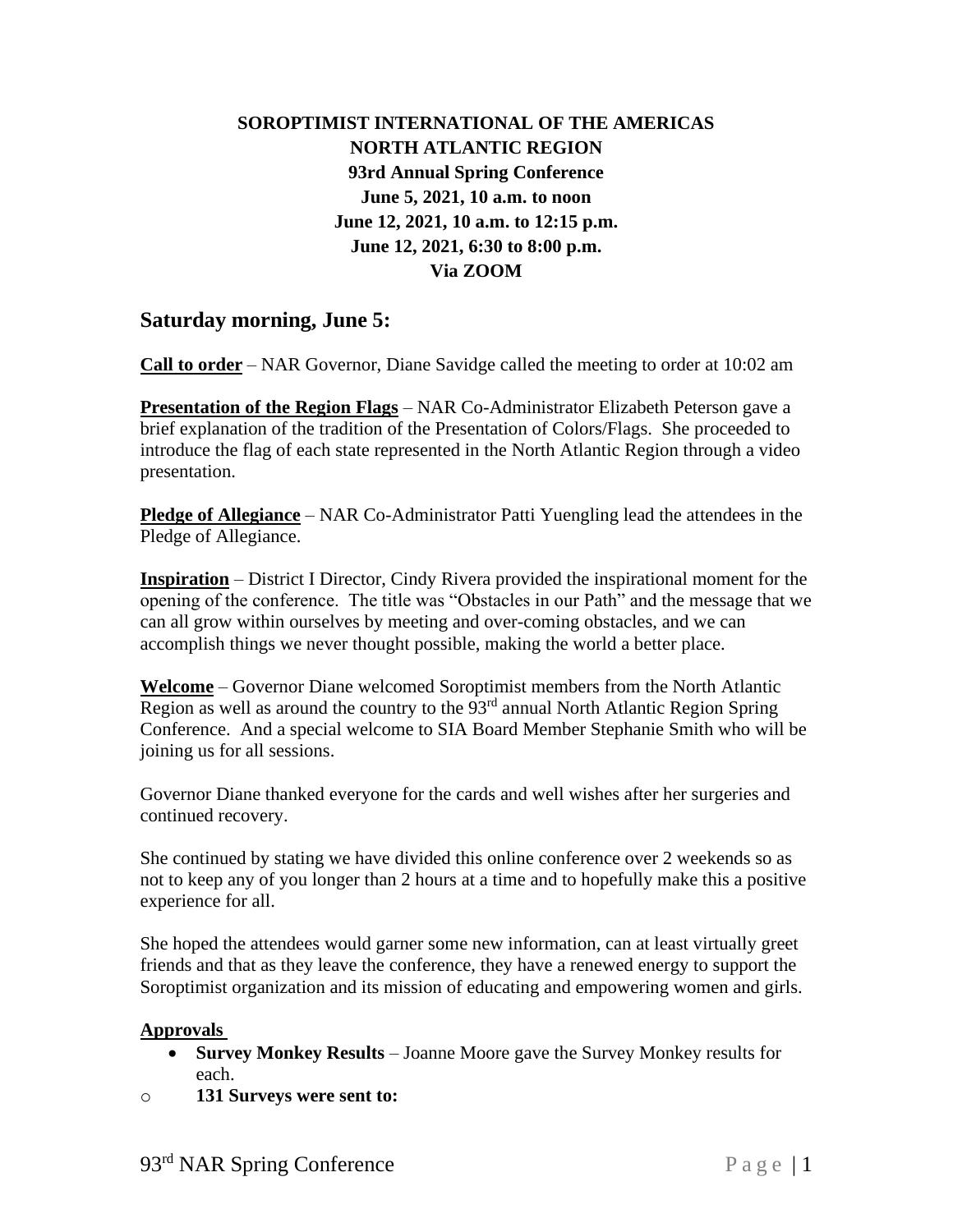17 Board members

35 District 1 Delegates (12 clubs)

10 District 2 Delegates (3 clubs)

23 District 3 Delegates (9 clubs)

27 District 4 Delegates (9 clubs)

19 District 5 Delegates (7 clubs)

o This question is for members from NER:

I vote to approve the minutes of the 2020 NER Spring Conference

Yes 12

 $No$   $0$ 

I approve with the following additions or corrections.

o This question is for members from NAR:

I vote to approve the minutes for the 2020 NAR Spring Conference

Yes 70

 $No$  0

I approve with the following additions or corrections: 1 (we did not hear what the correction was.)

o The minimum balance of the Ethel F. Lord Fellowship account shall not fall below the following amount:

(Your NAR Board recommends \$10,000)

\$5,000 10 \$10,000 72 \$20,000 o I approve the 2021-2022 Proposed Budget Yes 82

 $No$  0

o Approve that at least one (1) Ethel F. Lord Fellowship in the amount of \$2,500 but not less than \$1,000 is awarded annually (as account funds permit and the account balance doesn't fall below the amount approved in the previous survey.

Yes 76

No 3

o Approve that the NAR Board may determine the number of Ethel F. Lord Fellowships to be awarded and these amounts (total monetary amount of Fellowships awarded in a fiscal year shall not exceed \$5,000), and that the NAR Board may also approve paying some or all of the recipients' expenditures to attend Spring Conference to receive the Fellowships.

Yes 78

No 2

o Approve that the monies remitted to the Ethel F. Lord Fellowship fund shall be considered contributions vs. fees, and as such, any member who does not wish to contribute these monies shall still be considered to be in good standing with the Region (as long as other obligations to be in good standing have been met)

Yes 76

 $No<sub>2</sub>$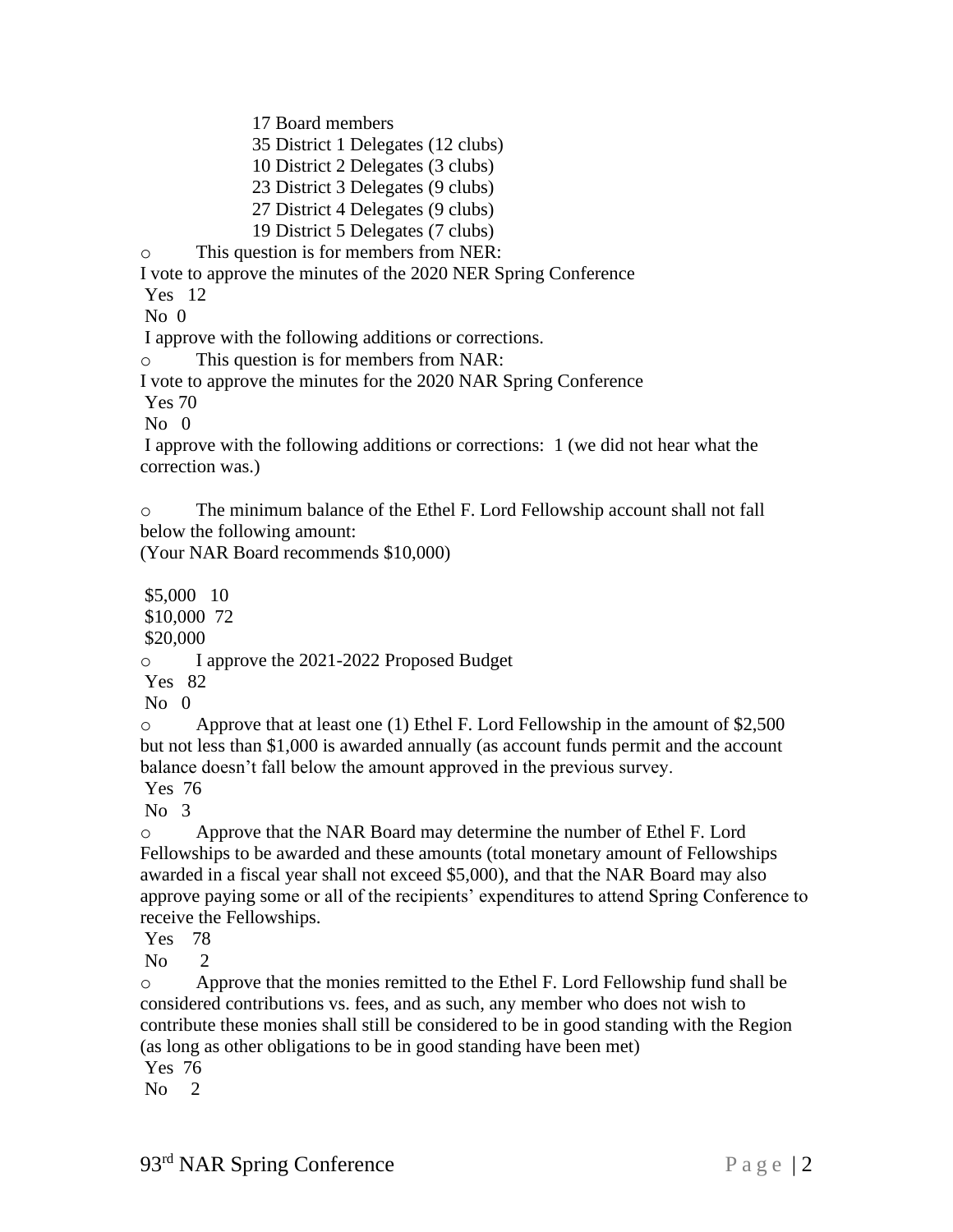o Approve that funding criteria pertaining to the Ethel F. Lord Fellowship shall be outlined in the NAR Financial Policies and Procedures (P&Ps). These funding criteria shall be reviewed by the NAR annually on or before the end of January, and Financial P&P's updated accordingly.

Yes 80

 $N<sub>0</sub>$  0

• **For the 2021 Spring Conference**, the following have agreed to serve as minutes reviewers: Karen Hedberg, (SI/Connecticut Shoreline), Martha Venditto (SI/Staten Island) and Sheri McLaughlin (SI/West Shore).

• **Approval of the Conference Agenda**

o Alice Lubrecht presented a revised agenda and recommended it be approved – The agenda as amended is accepted.

**Welcome** – SIA President, Penny Babb sent a video message welcoming all to the conference and conveying best wishes for a successful, informative meeting.

**Welcome** – SIA CEO, Elizabeth Lucas sent a video welcome and congratulations on the 2021 NAR Virtual Conference.

**Introduction of NAR Board Members** – NAR Co-Administrator introduced current North Atlantic Region Board Members and thanked them for their hard work on the conference this year.

**Toot Your Own Horn Presentation** – Debbie Reichenbach, District IV Director congratulated clubs on their creativity and perseverance in continuing to fulfill out mission throughout the pandemic. She presented a PowerPoint presentation on the activities submitted by each club for the presentation. Thirteen clubs were recognized:

- SI/Adirondacks participated in a local mall's tree decorating event. The trees and "presents' were then distributed to deserving local families.
- SI/Butler again supported *A Place to Lay My Head* by furnishing several apartments for single women and their children.
- SI/Central Jersey Coast replaced its major fundraiser of the year with a mail campaign titled "Celebrate Your Mom – Join our Virtual Tea Party". Over 175 people responded, and money raised equaled their traditional Bingo fundraiser.
- SI/Centre County worked with the "Little Bags of Sunshine" group to provide health and personal hygiene products to students in the rural areas of Centre County through the Philipsburg schools.
- SI/Farmington Valley created welcome kits to the Prudence Crandall Center for its emergency shelter.
- SI/Fayette County continued to support Naomi's Closet and the Nurse Family Partnership with personal hygiene products, hats, scarves, diapers, etc.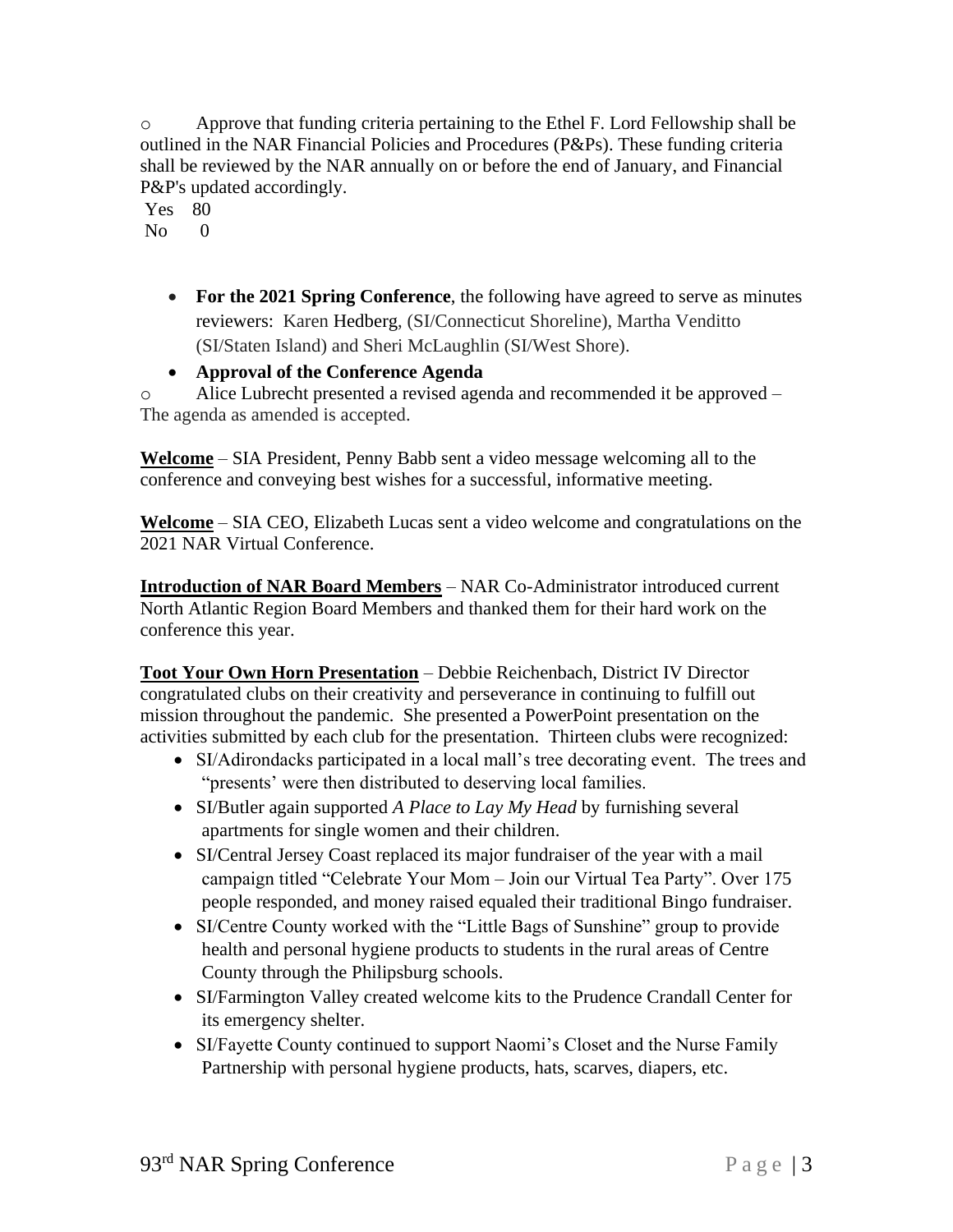- SI/Five Points Magneta celebrated their LYD winner and supported the Sojourner House Transitional Housing with gift cards and miscellaneous items needed.
- SI/Greater Bridgeport hosted an International Women's Day event on May  $6<sup>th</sup>$ . The event was outside due to the pandemic but allowed up to hear about how other local women are working to improve the lives of women and girls in the greater Bridgeport area.
- SI/Greater Hartford held a virtual Tea Party on International Women's Day to honor women who have dedicated their careers and or/volunteer work to helping others.
- SI/Hackettstown held a Holiday Cheer food drive for the local NJ Division of Child Protection and Permanency.
- SI/Indian Rock honored a true "Rosie the Riveter". May Krier was selected as their 2021 Women Helping Women Awardee. The 95-year-old made over 5,000 masks since the pandemic began. During WWII she had been called to replace the men in the workforce and once again was called into service this year to help others.
- SI/Manhattan partnered with BASICS International's mission to ship backpacks fill with school supplies to the children of Ghana.
- SI/SUN provided a holiday meal to a family in each of their counties and presents were supplied to the children of each family. And funds were provided to *Transitions PA* – a crisis center dedicated to end patterns of violence and abuse.

**"100 Years of Soroptimist" Video Presentation** – The video outlined the beginning and the history of Soroptimist clubs and their mission of women helping women through education and economic empowerment. The video also presented a look at where we are going. Bright Past – Brilliant Future is our mantra as we move into the next 100 years. Our "Big Goal" is to provide a half million girls with access to education, not just locally but around the world. We can accomplish this through re-imagined financial commitments, igniting passion in our membership to put Soroptimist first. The video invited every member to join the celebration.

**Federation Visitor Presentation** - Patti Yuengling, NAR Co-Administrator introduced Stephanie Smith, SIA Board Member giving an overview of her professional accomplishments as well as those accomplishments related to her involvement in Soroptimist.

Stephanie encouraged members to continue giving of their time, talent and financial support to their local clubs, regions and on a national level. She said that empowered women, empower other women and we must lead the way. Stephanie reminded us that education is the best tool for economic empowerment.

Our dream programs grant access to education and clubs are encouraged to align local activities with the Big Goal.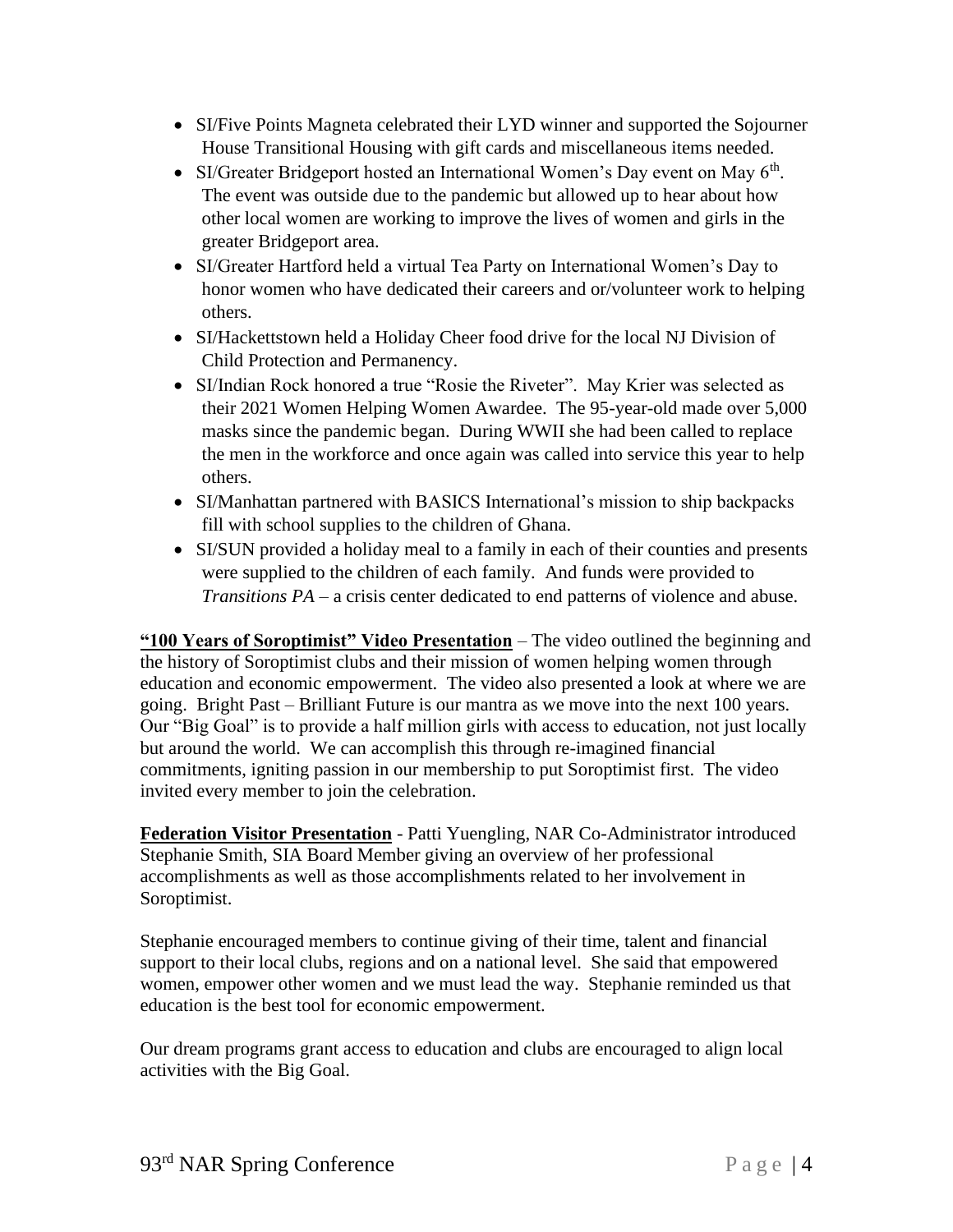Stephanie responded to a question from the attendees regarding ways to recruit new members and she encouraged all clubs to use the 100<sup>th</sup> Anniversary events to assist. She also said that women join to be a part of what your club is doing. Use fundraising events and community service projects in tandem with recruitment efforts.

Other attendees asked Stephanie for some fundraising ideas, and she advised the items listed below:

- o Virtual fundraisers such as on-line auctions, and she recommended Auctria as one of the vendors that can help with this type of event.
- o Look for local interests around which you can develop a fundraising event.
- o Shred-it events
- o She recommended fundraising first and then decide what project to support.
- o Corporate donations/sponsorships points to consider
	- o Get to corporations early
	- o Find a local contact personal connection is best
	- o Put together a sponsor package that details on levels of sponsorship and what the company will get in return for a certain level of sponsorship.
	- o Possibly allow advertisements in our monthly/quarterly newsletters.

Attendees also asked questions about re-engaging members who may still have fears regarding Covid-19. While we should not be asking for proof of vaccine to attend meetings, some meeting venues may have requirements to which we must comply, and we should communicate any restrictions or requirements to our members before a meeting, and a recommendation was to have a hybrid meeting offering a Zoom option for the meeting for members who cannot attend in person.

• Is it a HIPAA Violation to Ask about COVID Vaccines?

No. HIPAA would not apply to SIA, since it is not in the business of health insurance nor in the business of health care delivery. Nor does it apply to someone personally outside of health insurance or care. Any organization can ask any employee, customer, or relevant third party whether or not they have been vaccinated against COVID-19 without violating HIPAA. However, before asking the question, organizations should be prepared for how they will respond to individuals´ answers, or how they will respond if an individual refuses to answer the question.

• Does HIPAA Apply to COVID Vaccines?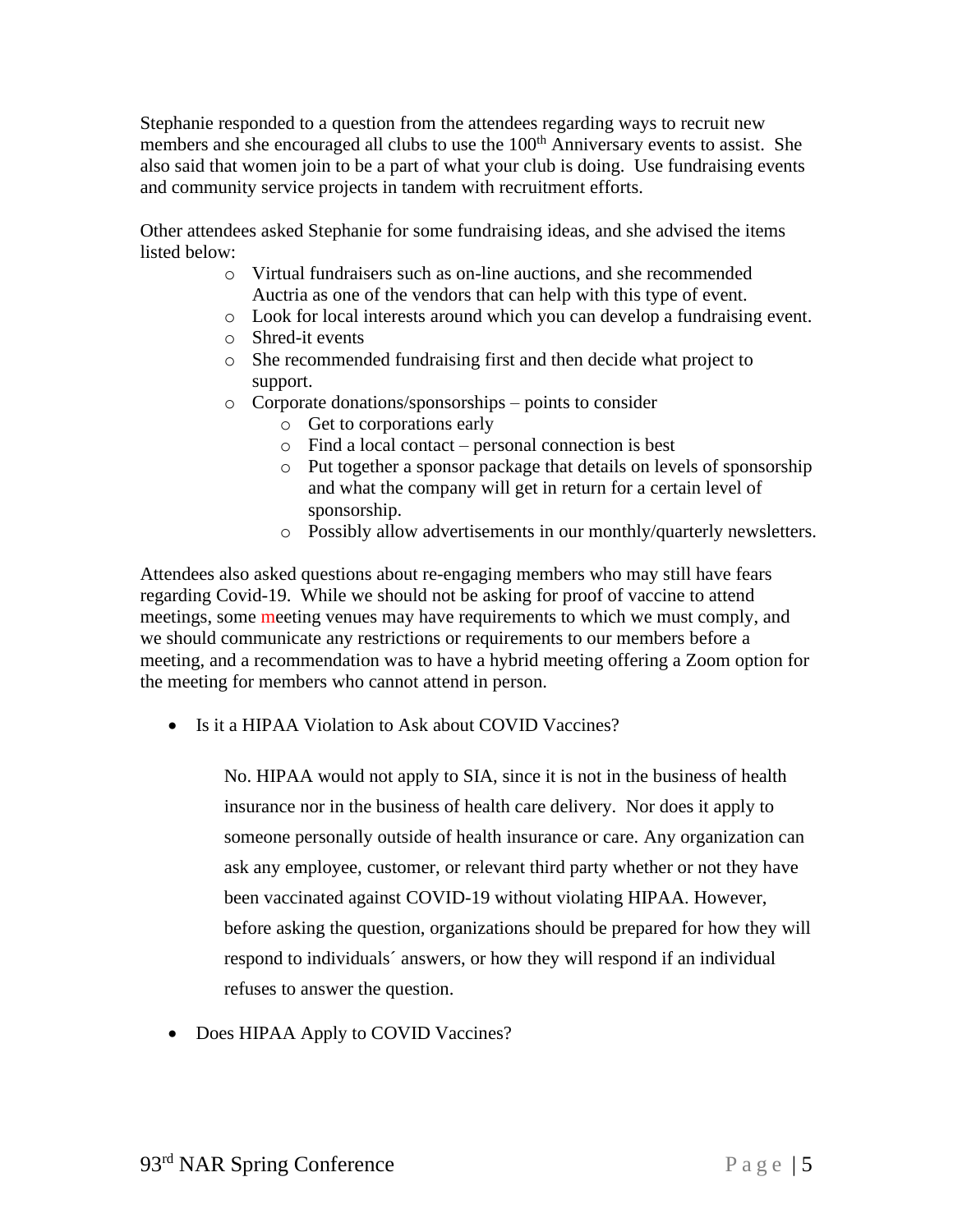Only organizations that are HIPAA Covered Entities or Business Associates are subject to the HIPAA regulations with regards to how information about vaccination statuses is collected, maintained, used, and disclosed. Organizations not covered by HIPAA may be subject to other federal, state, or

international laws.

Governor Diane asked about district and regional in-person meetings. Stephanie replied that SIA approved Club and Regional meetings could start as of May  $1<sup>st</sup>$  as long as you follow local guidelines. For any event that includes nonmembers a declaration form must be filed with SIA.

SI President Sharon Fisher commented that when you are having Zoom meetings there are many SIA leaders who are happy to speak at your meetings about topics of your choice. It is a great way to recruit.

Our Federation Visitor, Stephanie Smith asked about the Peace Begins at Home Grants.

A: The Peace Begins at Home grants are for club projects that focus on helping women and girls in their community. For example, SI Fayette partnered with the local Crime Victims Center to provide training to first responders regarding human trafficking.

Diane Thompson added that the grants began in 1992.

Karen Gehers continued that any contributions to support the Peace Begins at Home Grants may be sent to me at Karen Gehers, PO Box 222, Kreamer PA 17833. Thank you for your support!

And Peggy Gentile-VanMeter reminded the attendees that the grant a applications are on the website.

### **Pillar Presentations**

- o **Fundraising** Barbara Andre-Maxwell, NAR Fundraising Chair presented information on the following topics:
	- o Club Giving is a 10% contribution from a club's fundraising effort supporting the Dream Programs
	- o More than 1,750 women have been impacted through LYD
	- o More than 17,100 girls have been impacted through DIBI
	- o 16 Clubs or 38% of our region participates in club giving
	- o Funds support:
		- LYD Awards to women who do not live near a club
		- Resources for Region and Federation LYD efforts
		- **Provide Resources to conduct DIBI programs locally**
	- o Laurel Society 125 members in the North Atlantic Region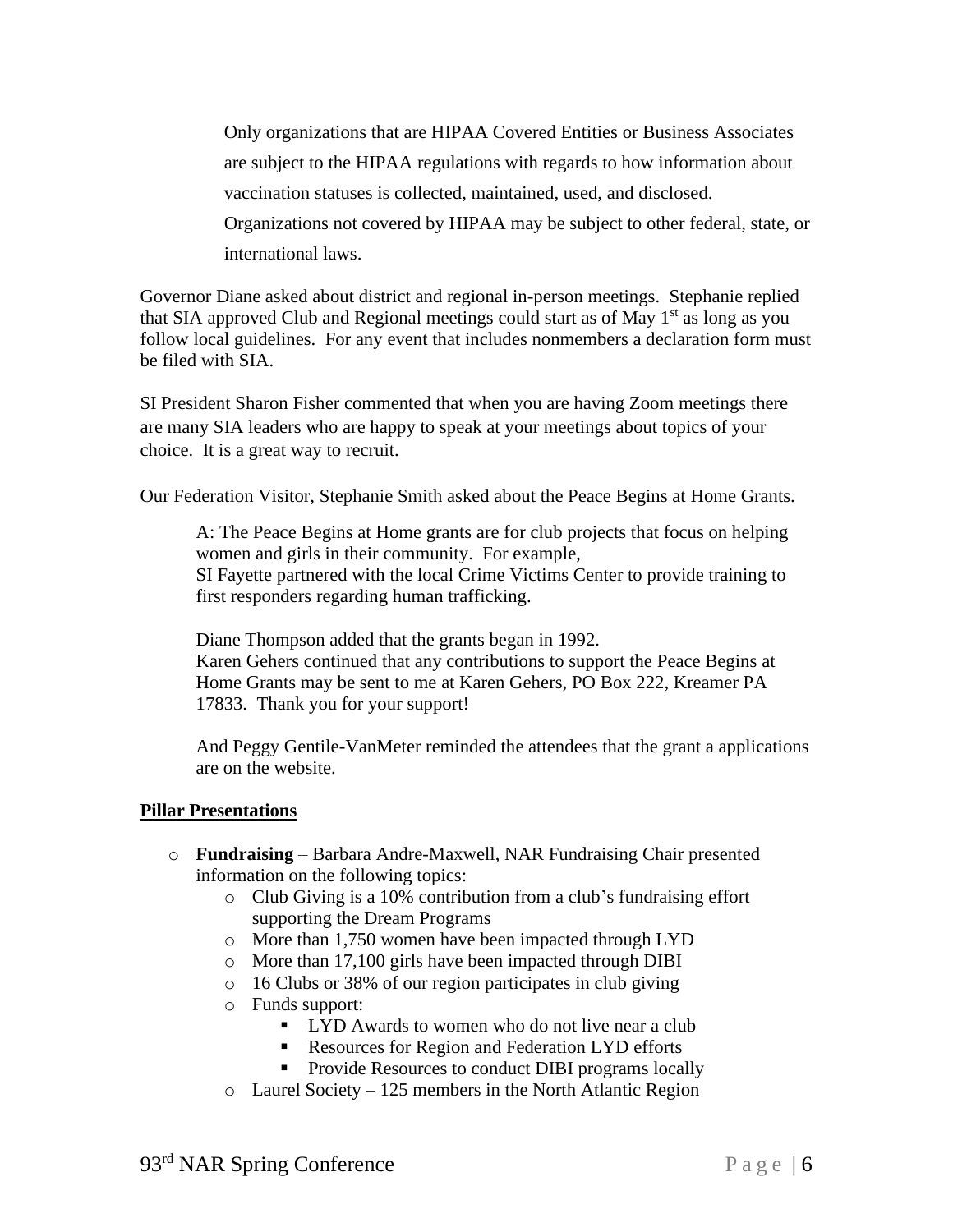- o Stargazer Barbara announced a donation of \$200 to their Laurel Society account for the first 25 members that commit to becoming a Stargazer before July 1, 2021.
- o **Membership** Lenore Scurry, NAR Membership Chair discussed the following topics:
	- o Member Retention
		- Goal 85% or better member retention
	- o Member Engagement
		- Provide an exceptional experience for club members
		- Use the e-tool kit on the SIA website to assist with Member engagement and retention.
	- o Club Growth
		- Goal to add 15 new clubs
	- o Best Practices
		- Provide regular opportunities for members to connect virtually or in person.
		- **•** Social Media use this as an avenue to engage members
			- Post Club Spotlights highlighting programs, and events as well as club history
			- Post a Member Spotlight monthly
		- Connect offline
			- Postal mail cards and letters
			- Phone calls
			- Develop new member packets and hand deliver them
- o **Program** NAR Region Co-chairs, Alice Lubrecht and Karen Gehers presented information on the Big Goal of increased collective impact to reach a half million women and girls through Soroptimist Dream programs. They also outlined the Big Goal Accelerator Projects that could qualify toward meeting the Big Goal. A handout outlining the program and the criteria was distributed to members before the Spring Conference.
	- o To be eligible, club and region work must meet all four of the following criteria:
		- Work only with women and/or girls who are facing obstacles
		- Provide access to education
		- **■** Ultimately lead to economic empowerment
		- Be reported to SIA through the official reporting link
- o **Public Awareness** Jocelyn Valentine, NAR Co-chair for the Public Relations Committee, provided the following best practices and resources to assist clubs in gaining public awareness in their community.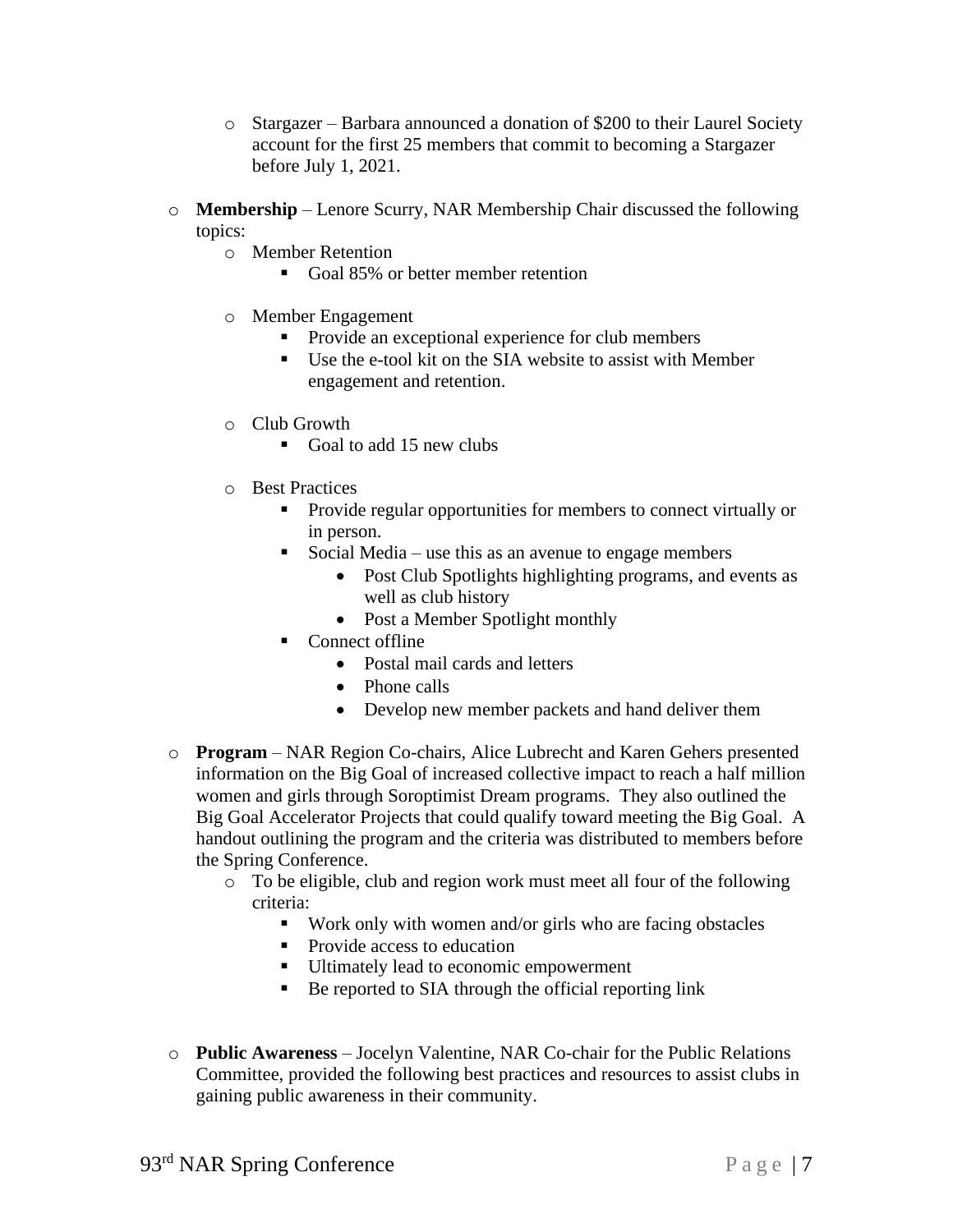- o Digital tool kits can be found on the SIA website in the Clubs and members
- o Do a virtual Dream It Be It Event
- o Create an engaging promotional video on Facebook or Instagram
- o SIA Recruitment ads on Facebook
- o Virtual/On-line fundraisers to create awareness
- o Engage local media personalities and entities by tagging them on your posts.
- o Celebration in a box for Soroptimist 100 Year Celebration
- o Remember to hashtag #Soroptimist100 on your Soroptimist posts

Before the meeting was adjourned for the day, there were 3 prizes awarded as follows:

- o Barbara Andre-Maxwell won a Soroptimist scarf donated by Karen Gehers
- o Deb Cook won a designer purse donated by Tracy Scala
- o Lori Rankin won a gift card donated by Karen Gehers

Governor Diane adjourned the meeting until Saturday, June  $12<sup>th</sup>$  at 10:00 am.

# **Saturday morning, June 12:**

The meeting was re-convened on Saturday, June 12, 2021 at 10:02 am by Governor Diane.

**Words of Inspiration** about strong women were provided by District V Director, Heidi McNamar. Soroptimists are all strong women who will continue to improvise to provide for women and girls.

**Treasurer's Reports** were provided by Region Co-Treasures:

- Tracy Scala: NER report through April 2021 was presented and is filed. Approximately \$14,000 will be carried over into the NAR account. 2018-2020 audit has been done. One recommendation is that we take photos of checks prior to deposit. Also, recommended that audits will be done annually, and this will be done this year to be sure of accuracy before the merger.
- Karen Gehers: 2018-2020 financial audit was completed by Joyce Black (thank you). No deficits were noted.
- Appreciation was expressed to Phyllis Matseur for selling merchandise, which can be ordered and shipped. The new revision to the website was the largest cost this year but made the pages readily useable, SoroptimistsNAR.org. Check it out. There will be no meeting fees charged for spring conference /fall district meeting next year.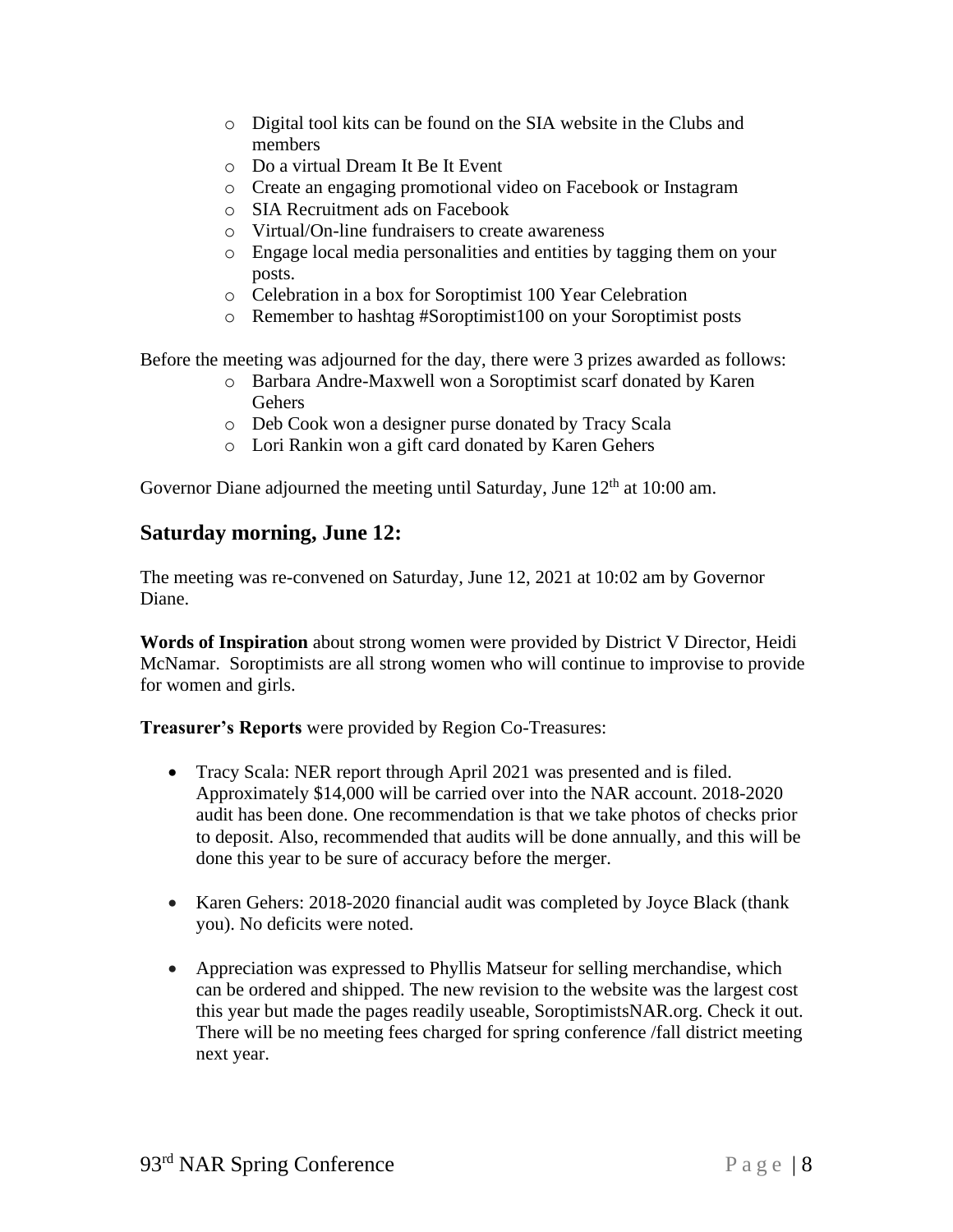• The 2021-2022 budget was approved. Per Survey Monkey: Yes 80; No 0, as reported last week.

Barbara Andre- Maxwell (SI/Schenectady) spoke to encourage member giving to support Dream programs at the international level. As an incentive, she is offering a Matching Star Gazers program. Barbara will reward 25 brand new NAR Star Gazers, who pledge at least \$50 per month prior to a deadline of July 1. If a member makes that pledge, a \$200 credit toward their Laurel Society recognition program will be made in November.

## **Dream Big Campaign** – Diane Thompson, SIA and Former NAR Governor

"Dreaming Big for the Big Goal"

- Our Big Goal: Reach 500,000 girls by 2031.
	- o She reported that as a reference, last year, we reached 19,000 girls and women. To reach the big goal, we would need to reach 50,000 a year by 2031; increasing our numbers 4 to 5 times over the next ten years.
	- o She described the impact such a goal met would have on each woman and on their families and communities.
	- o And it would promote the Soroptimist organization, boosting memberships.
- What are you willing to do to make these dreams a reality?
	- o Work together, expand our dream programs, increase our presence on social media.
	- o We need to invest in ourselves, modernizing ourselves to succeed for the future.
- Campaign will launch this fall to raise funds. Invest in our members; support our clubs. Attract new partners. Leadership development, decrease fund raising responsibilities for clubs (more grant opportunities from our corporate partners), increase brand awareness, update databases at SI headquarters.
- There will be training opportunities on the new tools which will help clubs expand their efforts to help women and girls in their regions.
- "Glow Around the Globe" Barbara Andre-Maxwell encouraged all clubs to participate in Club Giving (asking for 10% of all funds raised, to support women around the world).
	- o But do not make LYD awards less than \$1000, as that amount has been shown to be transformational.
	- o Encouraged clubs to expand DIBI programs. Be sure to report the number of participants in any program for girls that have faced obstacles and that promotes education.
	- o There will be grants available for Big Dream accelerator programs.
	- o Stephanie reported studies that demonstrated that giving more awards was more helpful than giving just one big award to one woman only. The community became more aware of the Club's name recognition. The award also gives women a sense of being supported, even beyond the financial support.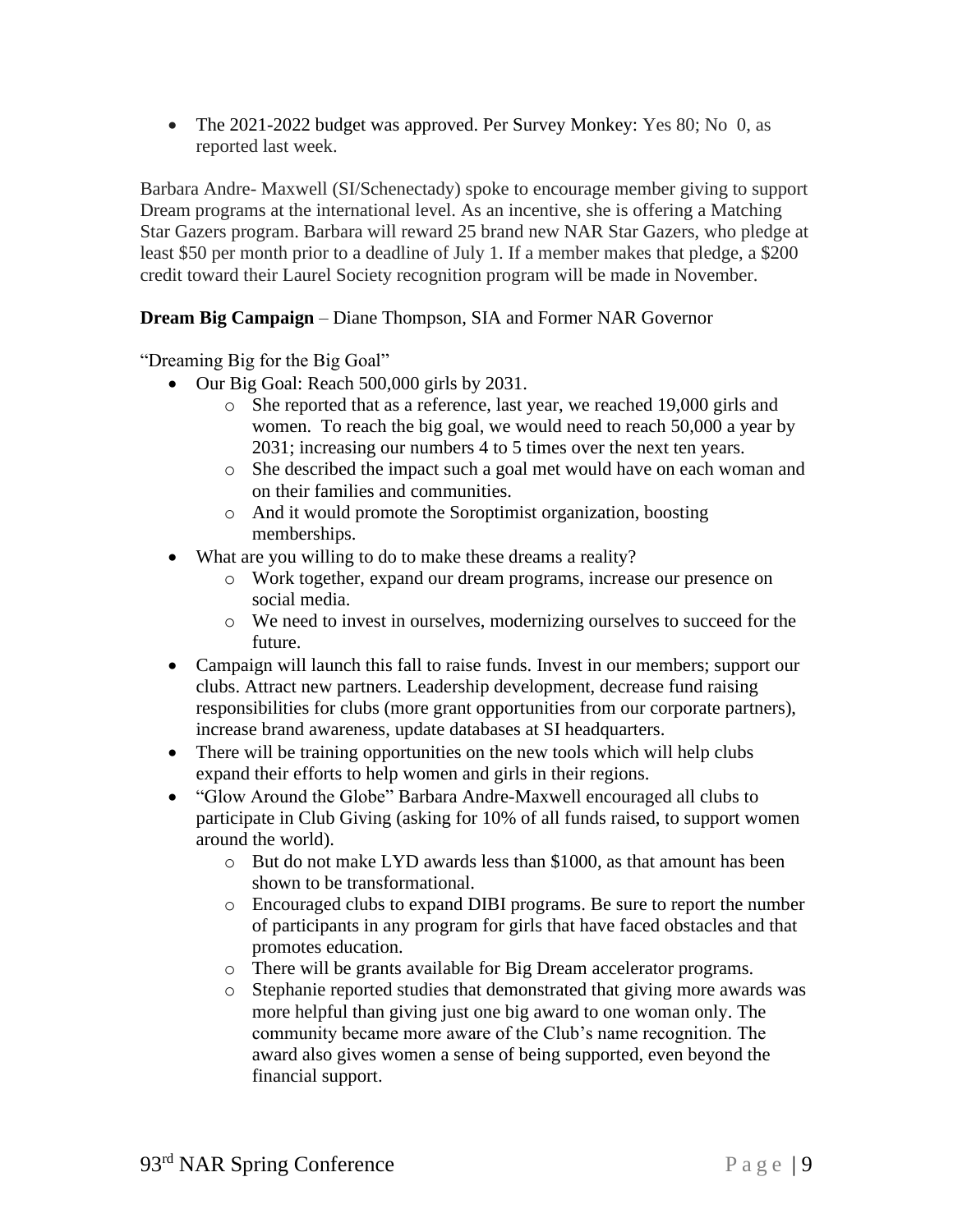- Staff at headquarters can answer questions about eligibility of club programs for the Big Goal.
- Tracy Scala is also on the Dream Big Campaign.

Diane Thompson provided her email so that members can direct questions to her: [D27thompson@gmail.com.](mailto:D27thompson@gmail.com)

## **LYD Award Winners**

Region Chair, Jayne Cooper and Co-Admin Elizabeth Peterson presented the regional award winners.

Jayne stated that every woman and girl has a right to achieve their dreams. Past experience can turn them into warriors, and we have an opportunity to help them overcome their obstacles to reach their goals. Over the last eight years, NAR provided awards to 66 women and the LYD survey indicated that 79% were able to increase their standard of living and 90% have improved their self-esteem.

With that in mind, our winners are:

- 1<sup>st</sup> Place: Alyssa M, future social worker, criminal justice, addiction certification. Wants to be a role model so her son is honest and a hard worker. She wants to show her gratitude by paying it forward to other women. (Butler Co, **District 4**)
- Fausta K– from East Africa; studying geriatric nursing, as she was raised by a grandmother.

NAR provided two additional awards:

- **D1** Darcy M: Even smaller awards boost confidence and allowed her to invest in a business (bought a truck for her landscaping business and was able to hire a woman, thereby helping support another woman). She is working toward a BS in business at Russell Sage.
- **D3** Melissa G: Pursuing nursing career after dropping out of high school due to challenges. Award was valuable financially and for her confidence.

**NER/D5**: Elizabeth thanked Amina Weiland, chair of D5 LYD program, who is a past LYD award winner. Every club gave an award this year. NER winner is:

• Sabrina S (Northeastern MA and New Hampshire) Bunker Hill Community College. Emigrated from Algeria. English was a new language for her. Unaware of how to deal with domestic violence in this country. Studying business and IT. Award was encouraging to her.

NER was also able to provide two additional awards:

- Shian E (Greater Hartford). Engaged in community and church. Sophomore at Capitol Community College. Wants to become a pediatric surgeon. While she intended to be here this morning, Shian was in an auto accident in the last week and will not be able to make the meeting.
- Holly D (Meriden Club). Thanks for encouragement and financial support. Studying to become a Physical Therapist Assistant.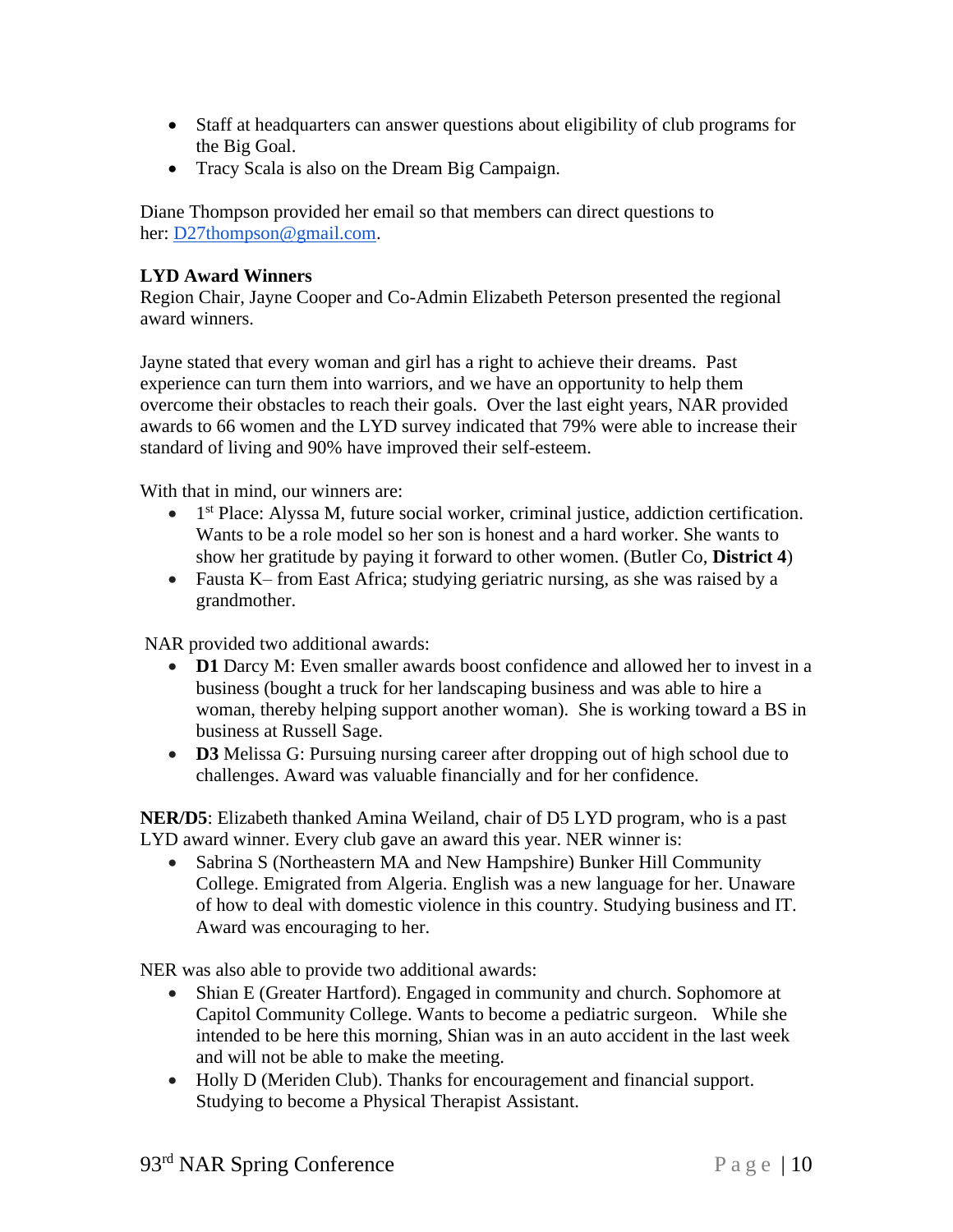Checks and certificates were mailed to recipients by Stephanie Smith. Hearing from these winners shows us why we do what we do.

Jayne thanked the District Vice Chairs and reported that Districts 4 & 5 reported 100% of the clubs giving an award this year. These women are not alone. 9.6 million women are eligible in our Soroptimist Countries around the world.

Stephanie Smith commented that she is in awe of what our region has done. "This is why we need to dream big." Thank you for sharing your stories.

Raffle Drawing: Kyra spun the wheel to determine winners.

- Scarf: (Will be mailed by Karen) Martha Venditto
- Handbag Choice of light or dark gray and beige handbags (will be mailed by Tracy): Leona (SI/Manhattan)
- Gift card (will be mailed by Karen Gehers) winner chooses card: Sandy Trossbach

SI President, Sharon Fisher: Reminded us that similar awards are given all over the world.

62 countries are registered for our digital event on October 2 &3 to celebrate moving into the next century. Our work makes a big difference. Still working on FGM, trafficking. She is open to invitations to speak at our future events.

Adjourned at 11:45 am by Governor Diane.

# **SATURDAY evening, June 12:**

Governor Diane reconvened the meeting at 6:32 with 70 members present.

**Remembrance Service** – Past NAR Governor, Peggy Gentile VanMeter We remembered and honored: Dr. Judith Tobin, Joyce Warne, Dottie Kasper, Nancy Kershaw, Anne Voelmle, Helen Drothler, Dorothy Henwood with the following Resolution of Respect:

## **RESOLUTION OF RESPECT**

#### We, **SOROPTIMIST INTERNATIONAL OF THE NORTH ATLANTIC REGION,**  submit this resolution to our membership in recognition of our departed members.

Whereas, GOD, in His infinite wisdom and mercy, did open the book and call **some of our members** from the toil of earthly life to their eternal reward, and

Whereas, it was with saddened hearts that we learned of their death and that their work on earth was finished, and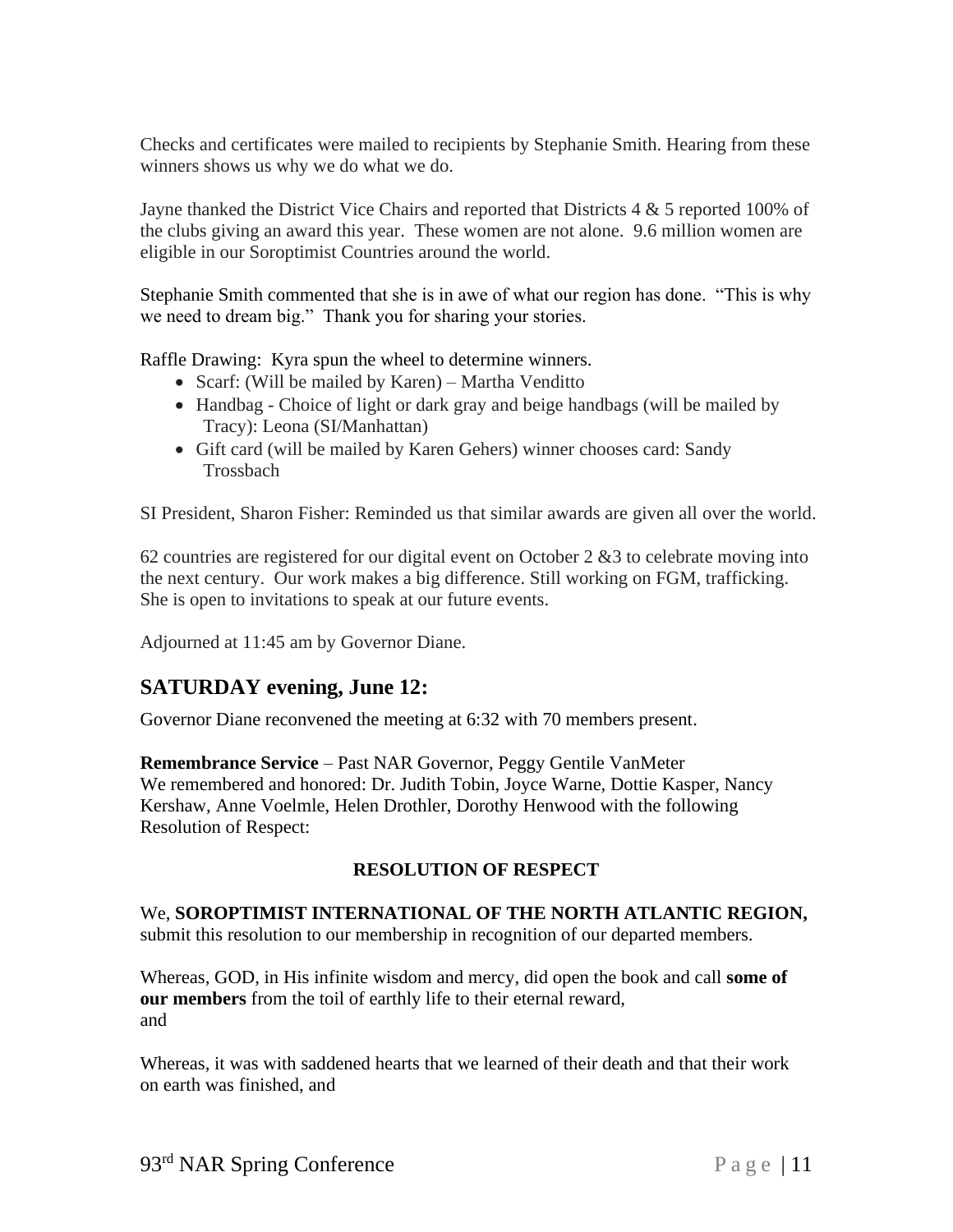Whereas, we have lost a dear friend and faithful member with whom we have shared the SINCERITY OF FRIENDSHIP and the JOY OF ACHIEVEMENT, and

Whereas, we are well aware of the fact that we, as well as others, have been blessed with the inspiration of their association with us,

Now, therefore be it resolved that we extend to

## **SOROPTIMIST INTERNATIONAL NORTH ATLANTIC REGION CLUBS**

Our most heartfelt sympathy, love, understanding and peace in the loss we all share. May each club be comforted by the knowledge that all of our Soroptimist Family sincerely care for our loss and that they will be missed.

Be it further resolved that a copy of this resolution shall be entered into the records of the *North Atlantic Region 2021 Spring Conference.*

*Respectfully, Peggy Gentile-VanMeter Remembrance Chair SIA North Atlantic Region*

Stephanie (SIA Federation Visitor) sent her regrets that she is unable to join us this evening.

### **Grab your Lemonade cocktail and Join in the Fun:**

A video promoting the 2022 Convention in Seoul, Korea was shared.

**GOVERNOR'S REGION UPDATE**: Governor Diane. Wow! The pandemic influenced all aspects of our function, but we remain a force. The merging of the regions has begun and will be complete this coming year. She expressed thanks to the board for their collaborative style. Clubs and members have stepped up. Virtual meetings have kept us engaged. Virtual fund raising and even increasing membership. Look forward to meeting in person (be sure to invite her!) Continue to invest in women and girls. Congratulations to all for keeping clubs viable.

### **CO-ADMINISTRATIVE OFFICERS UPDATES:**

- Patti Yuengling: Expressed appreciation to all. We have lost 2 clubs, but other clubs have grown. We need to continue to plan for our future. We need to maintain a sustainable organization to help make dreams become reality. Please share your events with your district director so you can be supported. Looking forward to new friendships and attending our meetings.
- Beth Peterson: Merger update: Bylaws have been established. Transitional policies and procedures have been established, including co-treasurers. We have a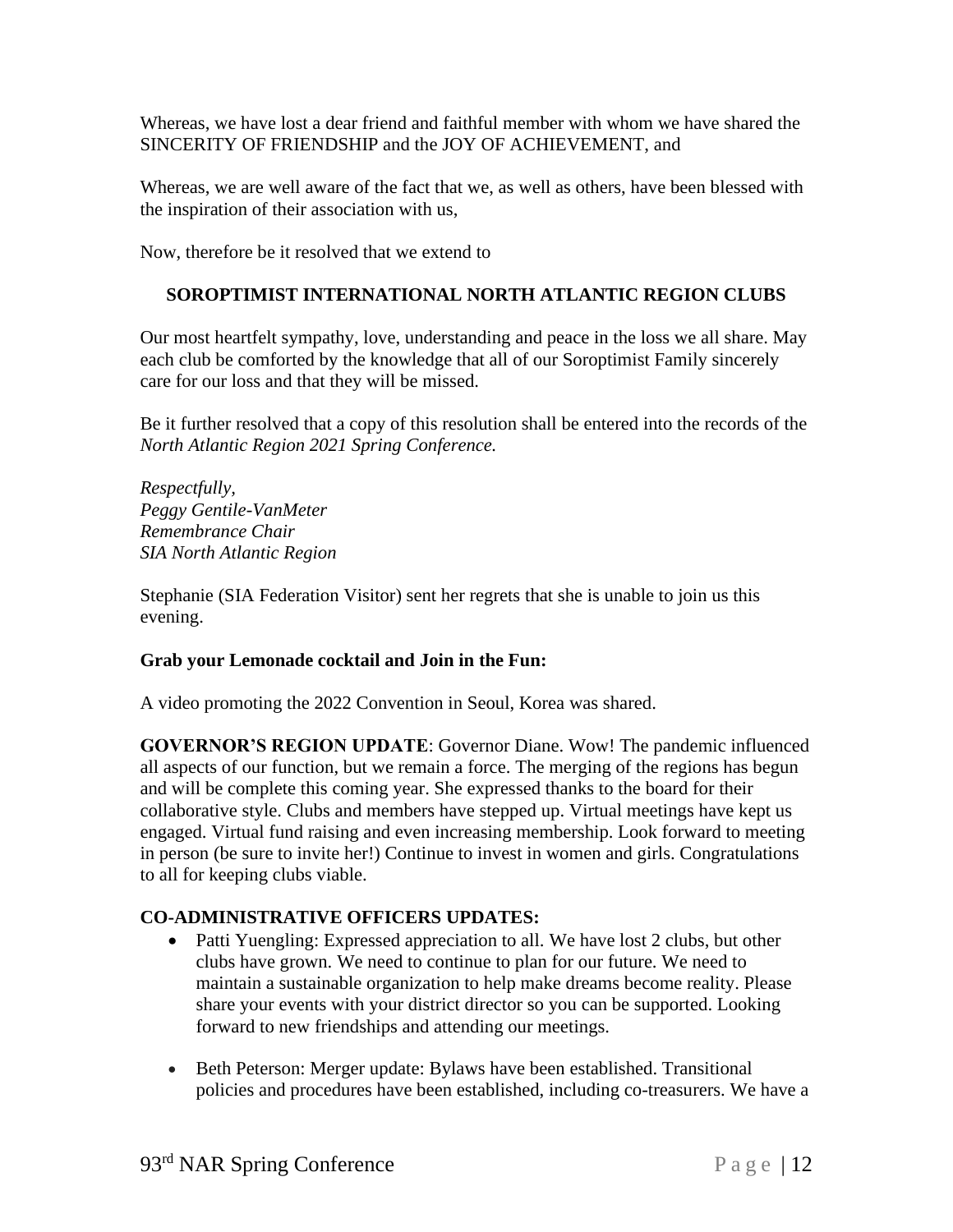pilot program for regional mergers. New friendships are being enjoyed. More money can go to our programs with less overhead. NER's unused funds will transfer to NAR. Planning fall and spring conference for next year. DIBI is continuing via Zoom. Our region gave 7 LYD awards; supported anti-domestic violence programs, backpacks, camps.

## **CLUB AWARDS AND RECOGNITIONS:**

*Spirit of Soroptimist Award (replaces Unsung Hero award)* – Co-Administrative Officer – Elizabeth Peterson described that the winner is someone who supports global mission, consistently available and volunteers, making community more resilient, one girl, one woman one family at a time.

|                | <b>LIST#NOMINEE</b>   | <b>CLUB</b>                  |
|----------------|-----------------------|------------------------------|
| $\mathbf{1}$   | Darlis Varano         | Montour County, Danville, PA |
| $\overline{2}$ | Deborah "Dee" Bagshaw | <b>Centre County</b>         |
| 3              | Alexandra Z. Canales  | Five Points Magneta          |
| $\overline{4}$ | Connie Sullivan       | Saratoga County              |
| 5              | Maritza Ahmed         | Hackettstown, NJ             |
| 6              | Amina Weiland         | Farmington Valley, CT        |
| 7              | Diane DiMaggio        | <b>Indian Rock</b>           |
| 8              | Emma Palzere-Rae      | Connecticut Shoreline, CT    |
| 9              | Marianne Hill         | <b>Butler County</b>         |
| 10             | Heather LaTorra       | Greater Hartford, CT         |
| 11             | Pam Barnhart          | <b>Fayette County</b>        |
| 12             | Frieda Tanski         | Schnectady, NY               |
| 13             | <b>Susan Daly</b>     | Schnectady, NY               |
| 14             | JoAnn McCann          | Central Jersey Coast, NJ     |

## **NAR SPIRIT OF SOROPTIMIST AWARD NOMINEES**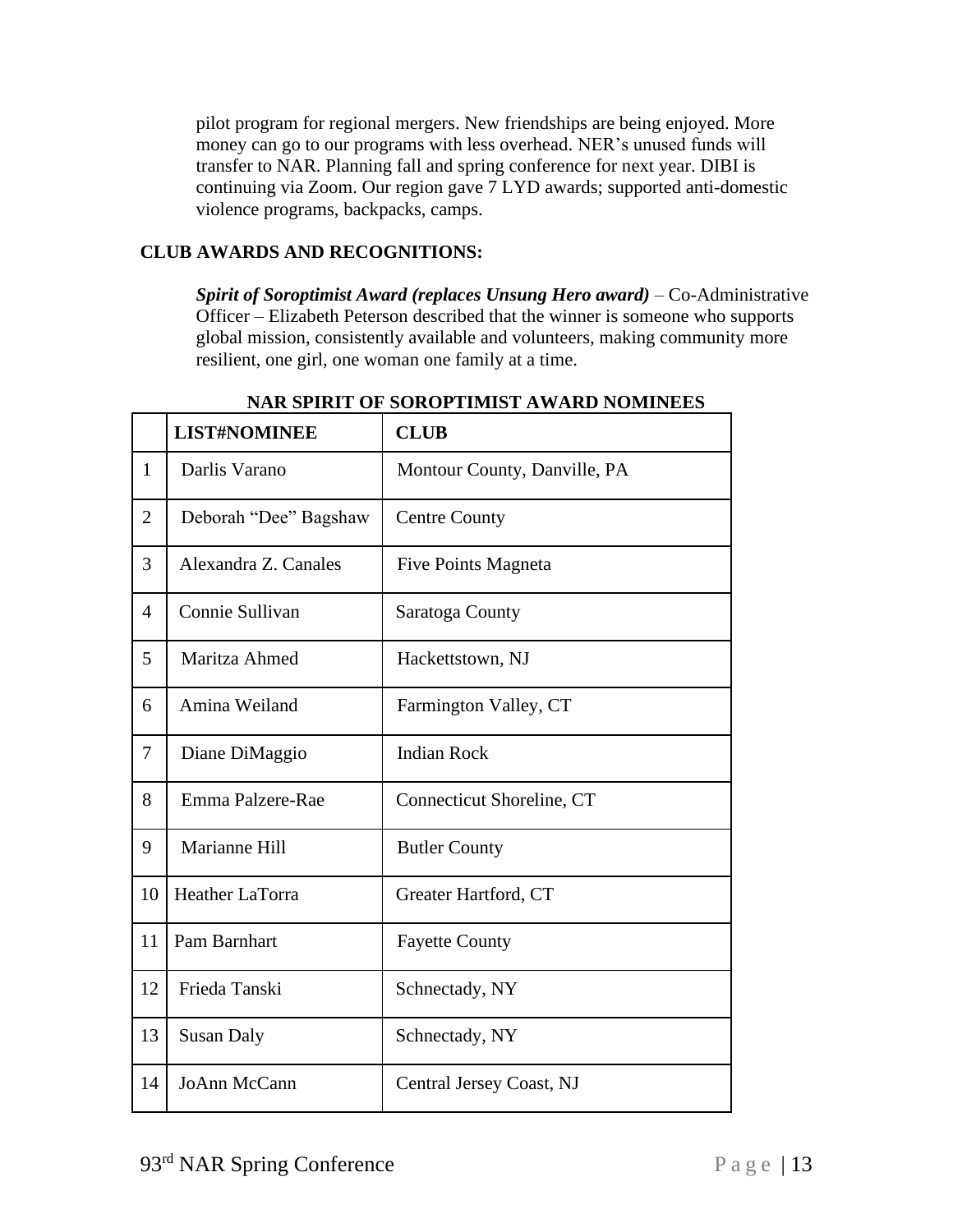|    | Sarah Weir     | Snyder, Union & Northumberland Counties |
|----|----------------|-----------------------------------------|
| 16 | Eileen Jackson | <b>SIM</b>                              |
|    | Susan Stephen  | Greater Waterbury, CT                   |
| 18 | Cindy Breen    | Somerset                                |

Dee Bagshaw from SI Centre County and Connie Sullivan from SI Saratoga County were the overall winners for the region.

*Club Anniversaries* – Co-Treasurers, Karen Gehers and Tracy Scala

Co-Treasurer, Karen Gehers, Districts 1-4

- 25 Years: Center City Philadelphia
- 65 Years: Fayette County, Huntington County, Cape May County, Hammonton, Long Beach Island.
- 70 Montour County
- 75: Phoenixville, Pottstown.

Co-Treasurer Tracy Scala, District 5

- 30 Years: Greater Waterbury
- 55 Years: Willimantic CT

#### *Celebrating Success Awards* – Chairs, Patti Yuengling and Kathie Lang

#### **Chair Patti Yuengling – Districts 1-4**

- Fund Raising: \$2500. Staten Island: Luncheon, auction, Queen of Clubs, Wine continual fund raising (\$200),
- Membership: Fayette County: hosted fall district meeting,
- Program: S.U.N. Club. Domestic violence. Adopted a family in each of 3 counties. Single moms of daughters with financial need – holiday gifts
- Public awareness: Staten Island: Signage, social media, newsletter. Donated \$1000 to provide meals for first responders.

#### **Chair Kathie Lang – District 5**

- Membership: SI of Haverhill Merrimack Valley club won for their "BYOB (Bring Your Own Bra) Event." Members and invitees were asked to bring a new bra to Ruth's House in Haverhill. The event was a dinner, awards ceremony, and guest speakers about the Soroptimist organization and what we do. The club gained 4 new members from this first event, and 3 more members from two following events.
- Program: SI of Willimantic won for its "Live Your Dream Grants", an ongoing grant program which began in November 2018. The club puts aside funds each year to be granted to help women who are in financial need and struggling, to get ahead and achieve their goals. They need not be head of household, but must be accepted to, enrolled in, or have completed a vocational/skills training or undergraduate degree program. The grant program funds up to \$500 which can be used for licensing fees, testing fees, tuition, or transportation including bus passes and gas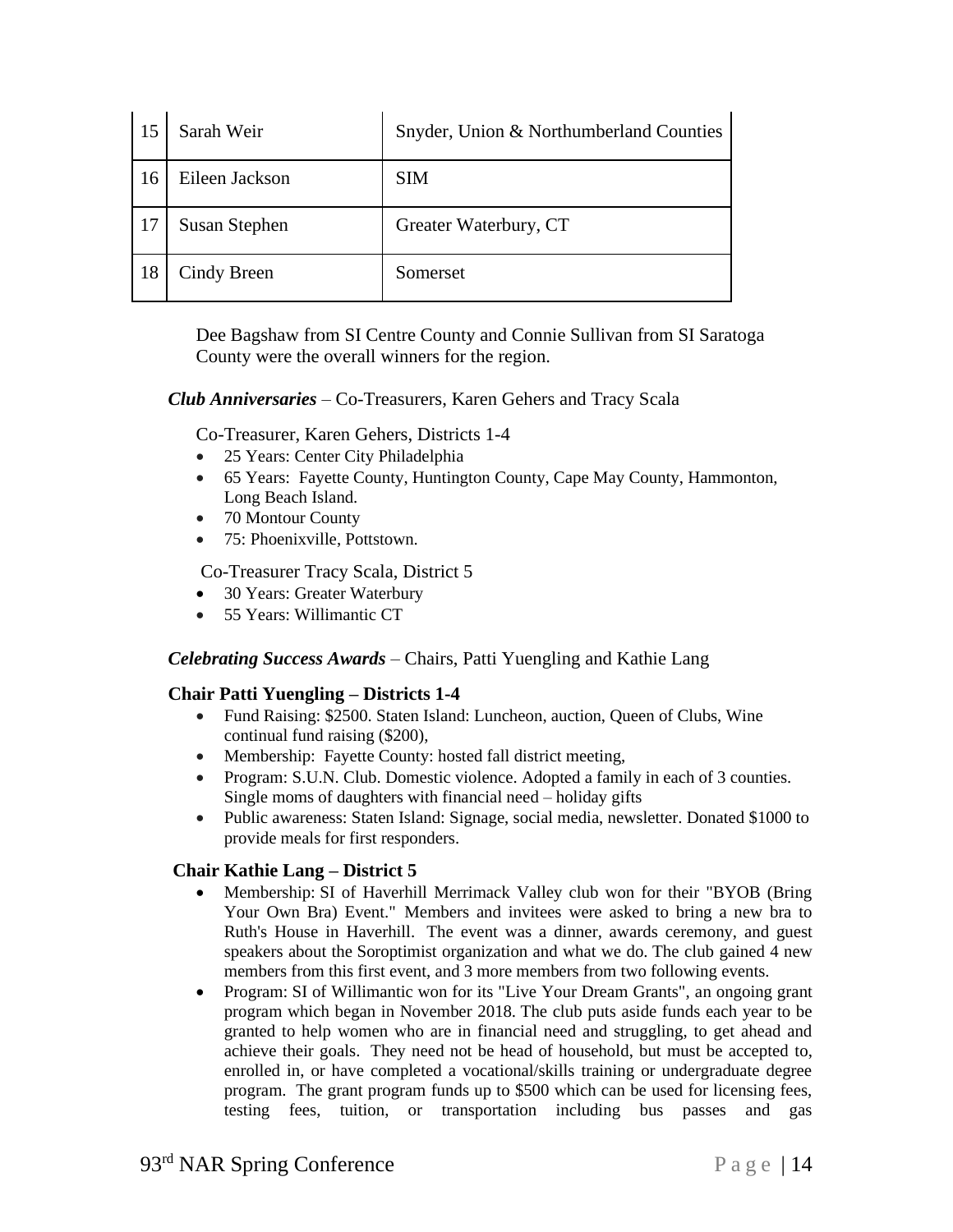cards. Applications are accepted throughout the year and, if approved for licensing/testing/tuition, checks are issued directly to the licensing/testing/tuition organization on the winners' behalf. The program helped 4 women in the first six months and has consistently expanded each year since.

• Public Awareness: SI of Connecticut River Valley won for the "100 Years - Votes" for Women" project. The club became actively involved in the statewide committee of women's organizations gathered by the CT Secretary of State to plan a year-long celebration of Women's Suffrage. The club, in conjunction with several other CT Soroptimist clubs, planned and carried out three events. The first was a display about Soroptimists at the State Capitol building to kick off the year-long celebration and to educate lawmakers and the public about our organization. Soroptimist clubs then sponsored a statewide essay contest for high school students describe to changes for women in the past 100 years after the vote and imagining the changes in the status of women that might happen in the next 100 years. A celebration dinner with awards for two essay winners was held on International Women's Day (March 8<sup>th</sup>, 2020). the event included a performance as Victoria Woodhull by Emma Palzere-Rae, a Soroptimist and a professional actress, describing Woodhull's run for President of the USA and her other efforts towards furthering the empowerment of women during the late 1800's. The collaborations during this project were extensive, the events got a lot of notice and attendance, and the publicity on the state website, newspapers, social media and local TV was a great way to get the Soroptimist message out to hundreds of people in the Connecticut area.

NER had no applications in the Fundraising Category.

Certificates will be mailed to the winning clubs.

This is the month to submit accomplishments to be considered for an award next year.

*Club/Member Retention Recognition* – District V Vice-Chair of Membership – Joan **Merritt** 

**Diamond Campaign** recognizes Club/Member Retention of those clubs with at least 85% retention– District V Vice-Chair of Membership – Joan Merritt.

Eight clubs had 100% retention: Schenectady, Monmouth, Rancocas Valley, Center City Philadelphia, Bucks County, Rittenhouse Square and Metro NY

With 85 to 99% retention, the following clubs were also recognized: Greater Waterbury, Suffolk County, Saratoga County and Greater Providence

What do we need to get there numbers up? A Magic Wand? No! We need a new attitude to retain the new member we recruit; your magic wand is YOU!

Secret to retention: smiles, listening to new ideas. Patti suggested inviting new members to attend conference.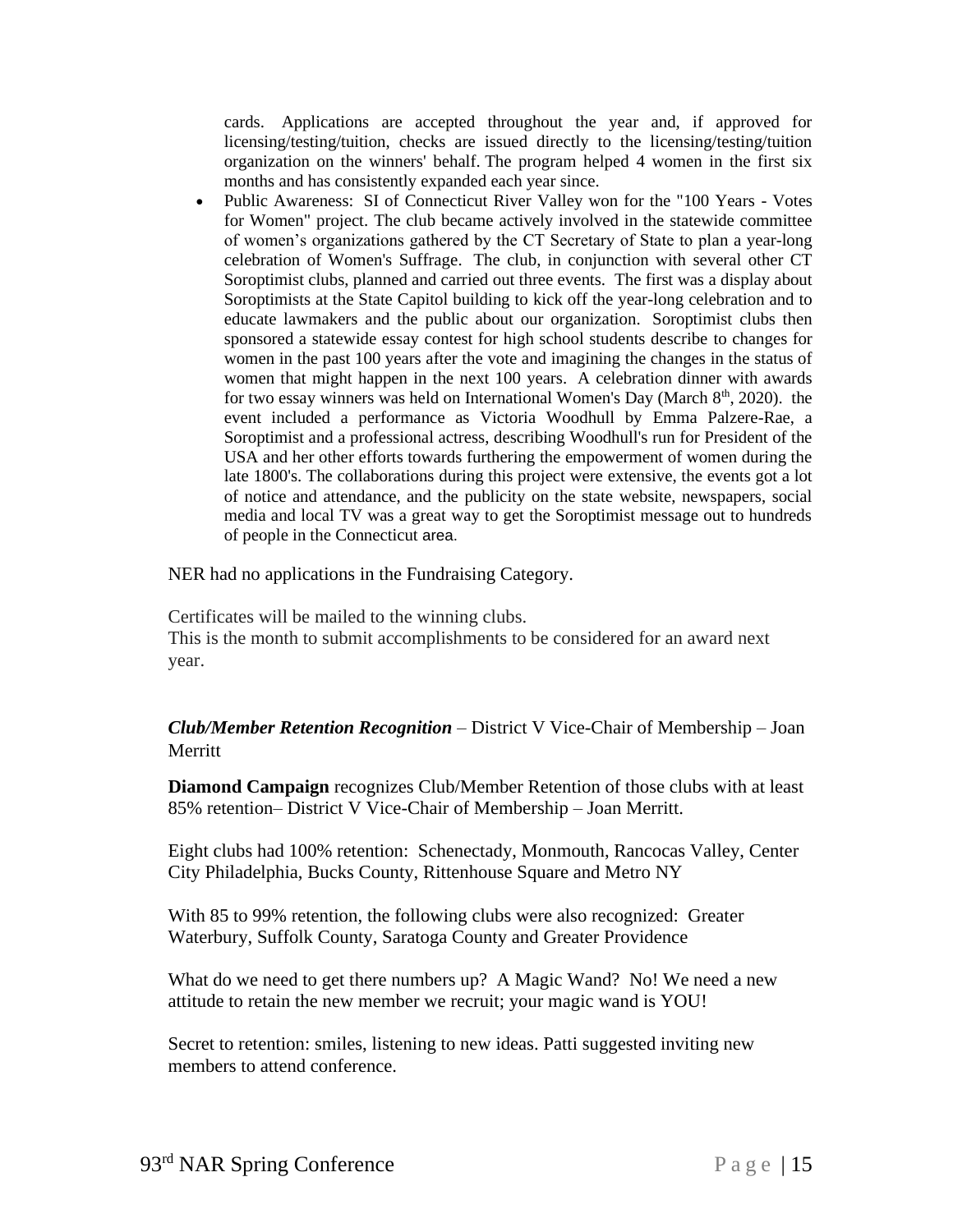#### *DIBI Awards*

Chair, Ruby Mercado: SIA has lots of information to be shared on social media. You can do auto-share on a weekly basis.

Even with the pandemic issues, the following clubs were able to have a DIBI event this year: Saratoga County, Staten Island, Snyder, Union, and Northumberland Counties (SUN), CT Shoreline. These are based on reports filed by June 1. Be sure to submit your DIBI projects to document our progress toward the Big Goal.

#### **GOVERNOR'S CUP** – Governor Diane

The following clubs submitted an application for the Governor's cup: SI Central Connecticut, SI Central Jersey Coast, SI Fayette County, SI Hackettstown, SI Indian Rock, SI Manhattan, SI Staten Island, SI Snyder, Union, and Northumberland Counties. Gov. Diane announced that the winning club for the year 2020 to 2021 is: **SI Fayette County**

The winning application described the following accomplishments: Program: human trafficking; Membership: Attended virtual leadership training and attended spring conference, checks emails, completed club assessment, held member training event; Public awareness: newsletter, Facebook page; Fund raising: Founders Pennies and Club Giving. Many members are in the Laurel Society. Attended virtual convention in 2020. Members serve on regional committees. Attended CSW. Cared for their own members.

### **Raffle Drawing,**

- Lemongrass basket: Heidi McNamar.
- Scarf: Paige Rumble
- Gift card: Cindy Rivera

#### **Closing remarks** – Governor Diane

I hope that each of you will share the wonderful time you have had at conference with your club members.

I want to thank our Federation Board Director Stephanie Smith for sharing the past 2 weekends with us. Thank you to all our presenters, Barbara Andre Maxwell, Lenore Scurry, Alice Lubrecht and Karen Gehers, Jocelyn Valentine and Brenda Millhomme, and Diane Thompson, you have all given us a lot to think about.